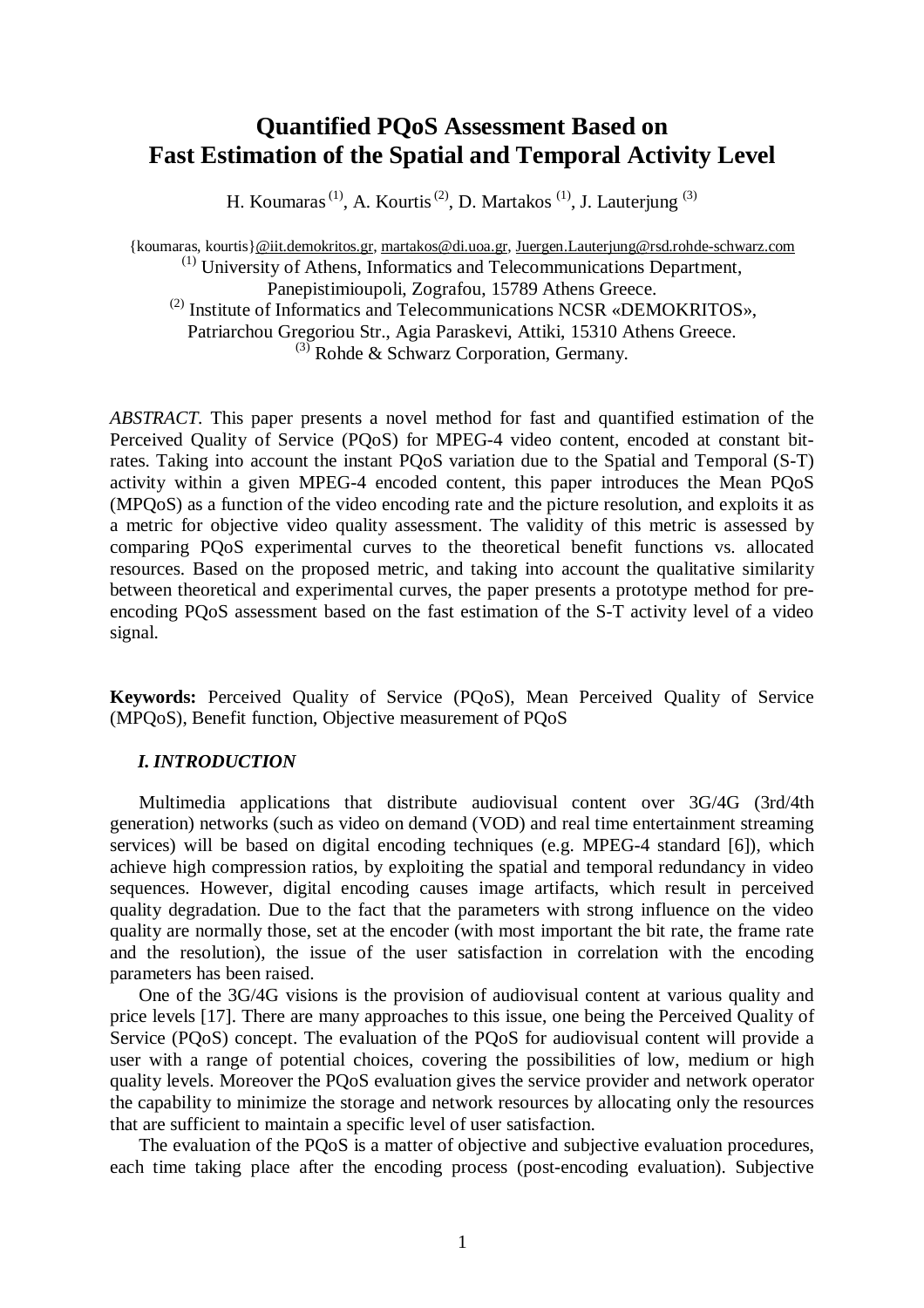quality evaluation processes of video streams (PQoS evaluation) require large amount of human resources, establishing it as a time-consuming process (e.g. large audiences evaluating video/audio sequences) [14]. Objective evaluation methods, on the other hand, can provide PQoS evaluation results faster, but require large amount of machine resources and sophisticated apparatus configurations. Towards this, objective evaluation methods are based and make use of multiple metrics [18], which are related to the content's artifacts (i.e. tilling, blurriness, error blocks, etc.) resulting from the encoding process [19].

This paper presents a quantified PQoS assessment method for MPEG-4 video encoded sources, which provides pre-encoding PQoS estimation based on a single metric experimentally derived from the Spatial and Temporal (S-T) activity level of a given video content. The pre-encoding nature of the proposed method alleviates both the machine resource requirements and the time consumption of the already existing post encoding methods, making PQoS evaluation quick, easy and economically affordable for 3G/4G commercial implementations.

Towards this, a quality meter tool was used [9], providing objective PQoS results (based on multiple metrics) for each frame within a video clip. Initially, such objective PQoS results were obtained for a short homogeneous MPEG-4 video of specific encoding parameters (i.e. encoding bit-rate, resolution). The graphical representation of these results vs. time, demonstrated the instant PQoS of each frame within the video clip, besides indicating the Mean PQoS (MPQoS) of the entire video (for the whole clip duration). Similar experiments were conducted for the MPQoS calculation of the same video content, each time applying different encoding parameters. The results of these experiments were used to draw-up experimental curves of the MPQoS of the given video content, as a function of the encoding parameters. The same procedure was applied for a set of video sequences, each one with different S-T activity level. Comparison of these experimental curves with those resulting from the theoretical algebraic benefit functions [10], [16] indicated a qualitative similarity among them, proving therefore the validity of the MPQoS as a metric for objective quality evaluation. A generalized approach to the above theoretical model is given in [10], where the algebraic benefit function is used to represent the user satisfaction in correlation with the allocated resources of competitive multimedia services. The term benefit function was introduced in [16] and represents the grade of the user satisfaction resulting from the use of a specific set of QoS and resource parameters.

Furthermore, this paper shows that the experimental MPQoS vs. bit rate curves can be successfully approximated by a group of exponential functions, which confine the QoS characteristics of each individual video test sequence to three parameters that form the Quality Vector (QV) of the specific clip. Showing that these parameters are correlated, it can be concluded that the experimental measurement of just one of them, for a given short video clip, is sufficient for the determination of the other two. In this way, a single measurement of the MPQoS is sufficient for the analytical determination of the MPQoS vs. Bit rate curve for a given video clip. As a result, the proposed metric can be also used as a criterion for preencoding decisions, concerning the encoding parameters to be set for satisfying a certain PQoS, in respect to a given S-T activity level of a video sequence.

Following this introductory section, the rest of the paper is organised as follows: In section II the bibliographic background of the PQoS evaluation is presented. In section III the Perceived Quality Meter tool is presented, while Section IV describes the variation of the MPQoS (obtained by the quality meter tool) as a function of the encoding bit rate. Section V presents the exponential approximation of the MPQoS vs. Bit rate curves, and Section VI describes the proposed method for objective PQoS evaluation based on a single metric. Section VII tests the proposed method on non-homogeneous media clips and finally, section VIII concludes the paper.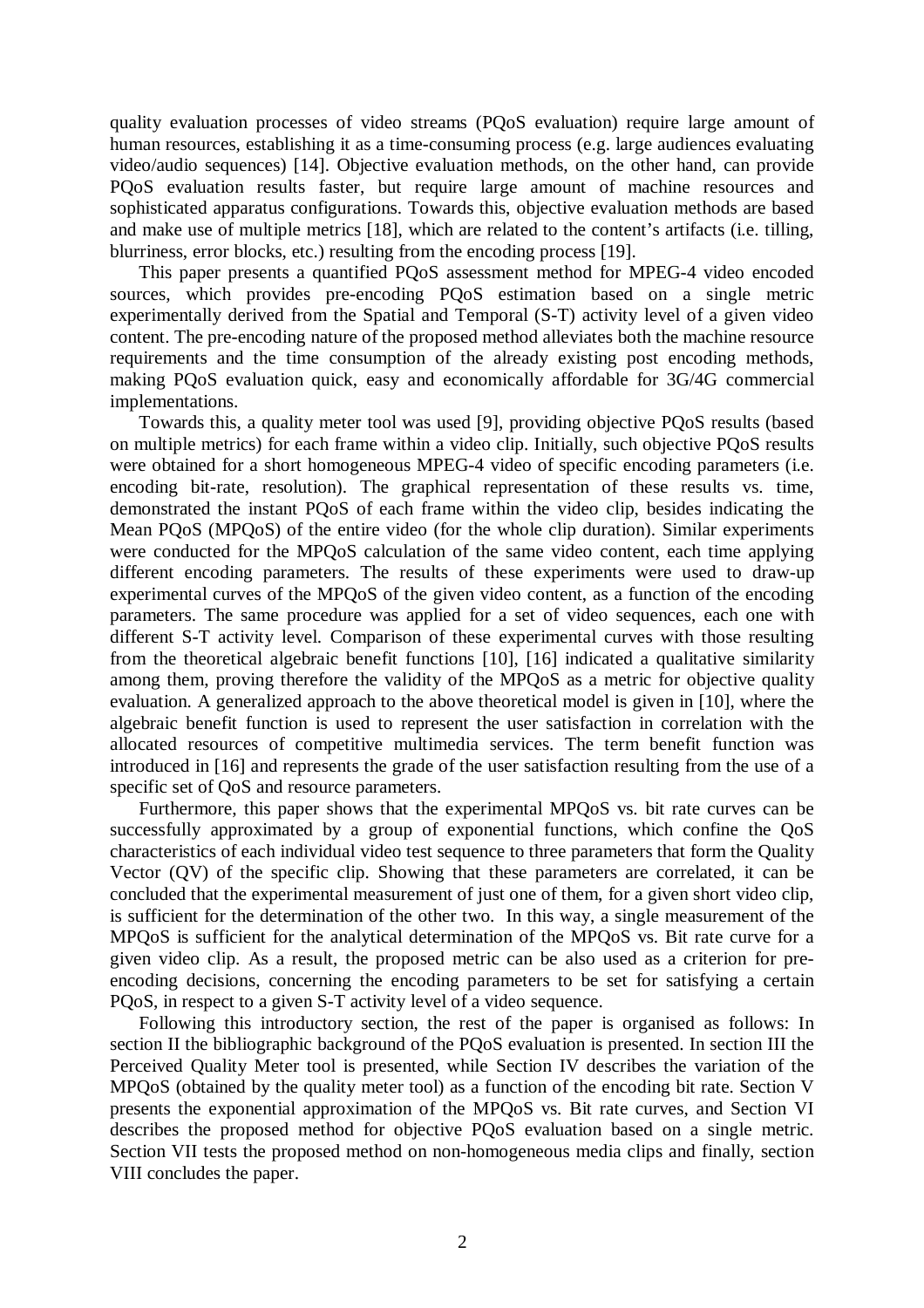#### *II. BACKGROUND & RELATED WORK*

Over the last years, with the increased popularity of multimedia applications (i.e. video on demand, streaming services, multimedia conference), emphasis has been put on developing methods and techniques for evaluating the perceived quality of video content.

The methods and techniques that have been proposed in the bibliography can be sorted into two groups:

- The assessment methods that their scope is the determination of the encoding settings (i.e. resolution, frame rate, bit rate), which are required in order to carry out successfully the communication task of a multimedia application (i.e. video conference). In other words, the scope of these methods is the estimation of the adequate video quality level for a particular multimedia communication task.
- The assessment methods that their aim is the evaluation of the quality level of a media clip based on the detection of artifacts on the signal caused by the encoding process. In contrast with the methods of the previous category, the scope of these methods is not the determination of the adequate level, but the classification of a video content at a perceived quality scale.

The methods of the first group in order to determine the adequate quality level for a specific multimedia application, take under consideration a great number of parameters and metrics that depend on the task nature and the user emotional behavior [12]. For example the classification of the task as foreground or background in correlation with its complexity [3], is a parameter that differentiates the quality demands of a multimedia application. On the other hand, the emotional content of a multimedia communication task alters the required quality level of the specific communication service [13]. Due to this, various parameters are measured in order to estimate the appropriate minimum quality level of a multimedia application. Such parameters are:

- The user characteristics (i.e. knowledge background, language background, familiarity with the task, age)
- The situation characteristics (i.e. geographical remoteness, simultaneous number of users, distribution of users)
- The user cost (i.e. heart rate, blood volume pulse)
- The user behavior (i.e. eye tracking, head movement)

However, these methods have still some issues to solve on technical, theoretical and practical level. A user that participates in such an assessment procedure is wired at so many points on the body (even on the head may wear the eye tracking equipment), which causes uncomfortable feelings and affects its behaviour. Technical issues, such as the eye tracking loss and the manual calibration/correction by a human operator, affect the reliability of the methods in real time environments [12].

The methods of the second group, which aim at ranking the video quality of a media clip based on the detection of visual artifacts caused by the encoding process, are mainly categorized into two classes: The subjective and objective ones.

The subjective test methods, which have mainly been proposed by International Telecommunications Union (ITU) and Video Quality Experts Group (VQEG), involve an audience of people, who watch a video sequence and score its quality as perceived by them, under specific and controlled watching conditions. Afterwards, the statistical analysis of the collected data is used for the evaluation of the perceived quality. The Mean Opinion Score (MOS) is regarded as the most reliable method of quality measurement and has been applied on the most known subjective techniques: The Single Stimulus Continue Quality Evaluation (SSCQE) and the Double Stimulus Continue Quality Evaluation (DSCQE) [7], [1], [14]. However the MOS method is inconvenient due to the fact that the preparation and execution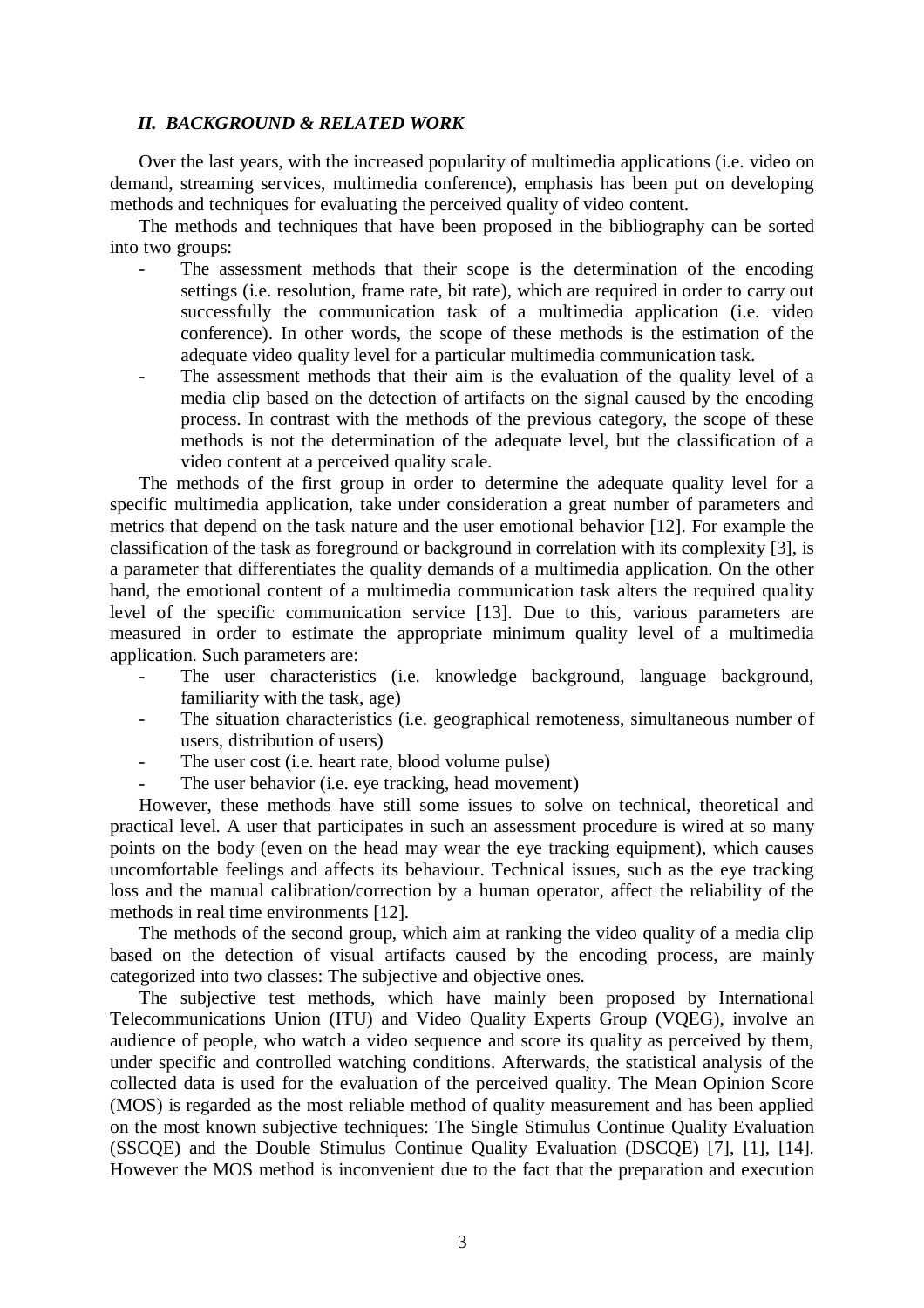of subjective tests is costly and time consuming and its implementation today is limited to scientific purposes, especially at VQEG experiments.

For this reason, a lot of effort has recently been focused on developing cheaper, faster and easier applicable objective evaluation methods. These techniques successfully emulate the subjective quality assessment results, based on criteria and metrics that can be measured objectively. The objective methods are classified, according to the availability of the original video signal, which is considered to be in high quality.

The majority of the proposed objective methods in the literature requires the undistorted source video sequence as a reference entity in the quality evaluation process, and due to this are characterized as Full Reference Methods [18], [26]. These methods are based on an Error Sensitivity framework with most widely used metrics the Peak Signal to Noise Ratio (PSNR) and the Mean Square Error (MSE).

$$
PSNR = 10\log_{10}\frac{L^2}{MSE}
$$
, where L denotes the dynamic pixel value (i.e. equal to 255 for 8 bits/pixel monotonic signal) (1)

 $MSE = \frac{1}{N} \sum_{i=1}^{N} (x_i$ *i*  $x_i - y_i$  $N \sum_{i=1}$  $\frac{1}{N}\sum_{i=1}^N(x_i-y_i)^2$  , where N denotes the number of pixels, and x<sub>i</sub> /y<sub>i</sub>the i<sup>th</sup> pixel value in the original/distorted signal (2)

However, these overused metrics have seriously been criticized that they do not provide reliable measurements of the perceived quality [21]. For this reason, a lot of effort has been focused on developing assessment methods that emulate characteristics of the Human Visual System (HVS) [25], [4], [2], [8] using Contrast Sensitivity Functions (CSF), Channel Decomposition, Error Normalization, Weighting and finally Minkowski error pooling for combining the error measurements into a single perceived quality estimation. An analytical description of the framework, which these methods use, can be found in [22].

However it has been reported [21], [20] that these complicated methods do not provide more accurate results than the simple mathematical measures (such as PSNR). Due to this some new full reference metrics that are based on the video structural distortion, and not on error measurement, have been proposed [23], [24].

On the other hand, the fact that these methods require the original video signal as reference deprives their use in commercial video service applications, where the initial undistorted clips are not accessible. Moreover, even if the reference clip is available, then synchronization predicaments between the undistorted and the distorted signal (which may have experienced frame loss) make the implementation of the Full Reference Methods difficult and impractical.

Due to these reasons, the recent research has been focused on developing methods that can evaluate the PQoS level based on metrics, which use only some extracted structural features from the original signal (Reduced Reference Methods) [5] or do not require any reference video signal (No Reference Methods) [11], [9].

However, due to the fact that the 3G/4G vision is the provision of audiovisual content at various quality and price levels [17], there is great need for developing methods and tools that will help service providers to predict quickly and easily the POoS level of a media clip. These methods will enable the determination of the specific encoding parameters that will satisfy a certain quality level. All the aforementioned post-encoding methods may require repeating tests in order to determine the encoding parameters that satisfy a specific level of user satisfaction. This procedure is time consuming, complex and impractical for implementation on the 3G/4G multimedia mobile applications.

In this context, this paper presents a novel objective evaluation method, which will enable the pre-encoding estimation of the PQoS level for MPEG-4 coded video clips, alleviating therefore the time and procedure requirements of the already existing methods.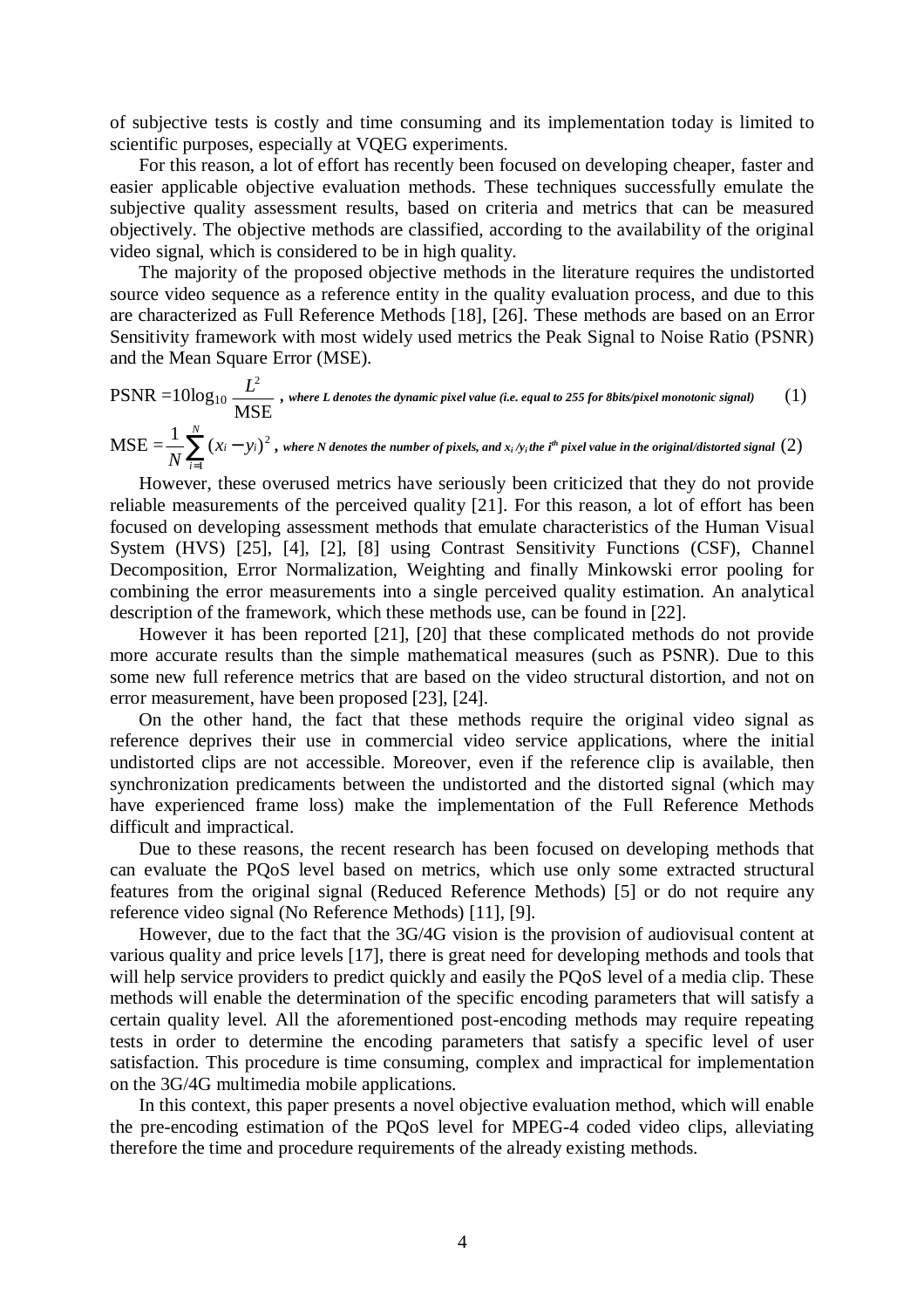#### *III. PERCEIVED QUALITY METER TOOL.*

A software implementation, which is representative of the non-reference objective evaluation class, is the Quality Meter Software (QMS) that was used in this paper [9]. The QMS tool measures objectively the instant PQoS level (in a scale from 1 to 100) of digital video clips. Since it belongs to the non-reference class, its use is quick and easy. The evaluation algorithm of the QMS is based on vectors, which contain information about the averaged luminance differences of adjacent pixels.

The high compression during the MPEG-4 encoding process, results in loss of high frequency Discrete Cosine Transformation (DCT) coefficients. Within an MPEG-4 block (8x8 pixels), the luminance differences and discontinuities between any pair of adjacent pixels are reduced, by the encoding and compression process. On the contrary, for all the pairs of adjacent pixels, which are located across and on both edge sides of the border of adjacent DCT blocks, the luminance discontinuities are increased, by the encoding process.

More specifically, the average luminance differences of the previously referred pixel pairs depend on the encoding parameters (mainly on the bit rate). This means that low bit rate results in significant tiling of the video clip, which finally causes PQoS degradation. Based on this fact, the QMS tool uses these luminance differences as an objective metric.

The average luminance  $L(x, y)$  *average* of a pixel, having plane coordinates  $(x, y)$ , can be computed by the surrounding  $K \times K$  adjacent pixels [18] using the following equation (3):

$$
L(x, y)_{\text{average}} = \frac{1}{KxK} \sum_{i=-K/2}^{K/2} \sum_{j=-K/2}^{K/2} L(x+i, y+j)
$$
 (3)

In the case of QMS, the above equation is specialized setting K equal to 2, which results in taking in consideration the luminance values of the first neighbouring pixels only.

The validity of the specific QMS has been assessed by comparing quality evaluation results, derived from the QMS, to corresponding subjective quality assessment results, which were deduced by a Single Stimulus Continues Quality Evaluation (SSCQE) test procedure.

This comparison [9] proved that the QMS tool, despite the fact that it is based on a simple algorithm, emulates successfully the corresponding subjective quality assessment test.



**Figure 1.** The instant PQoS of the Mobile & Calendar clip with CIF resolution derived from the Quality Meter Software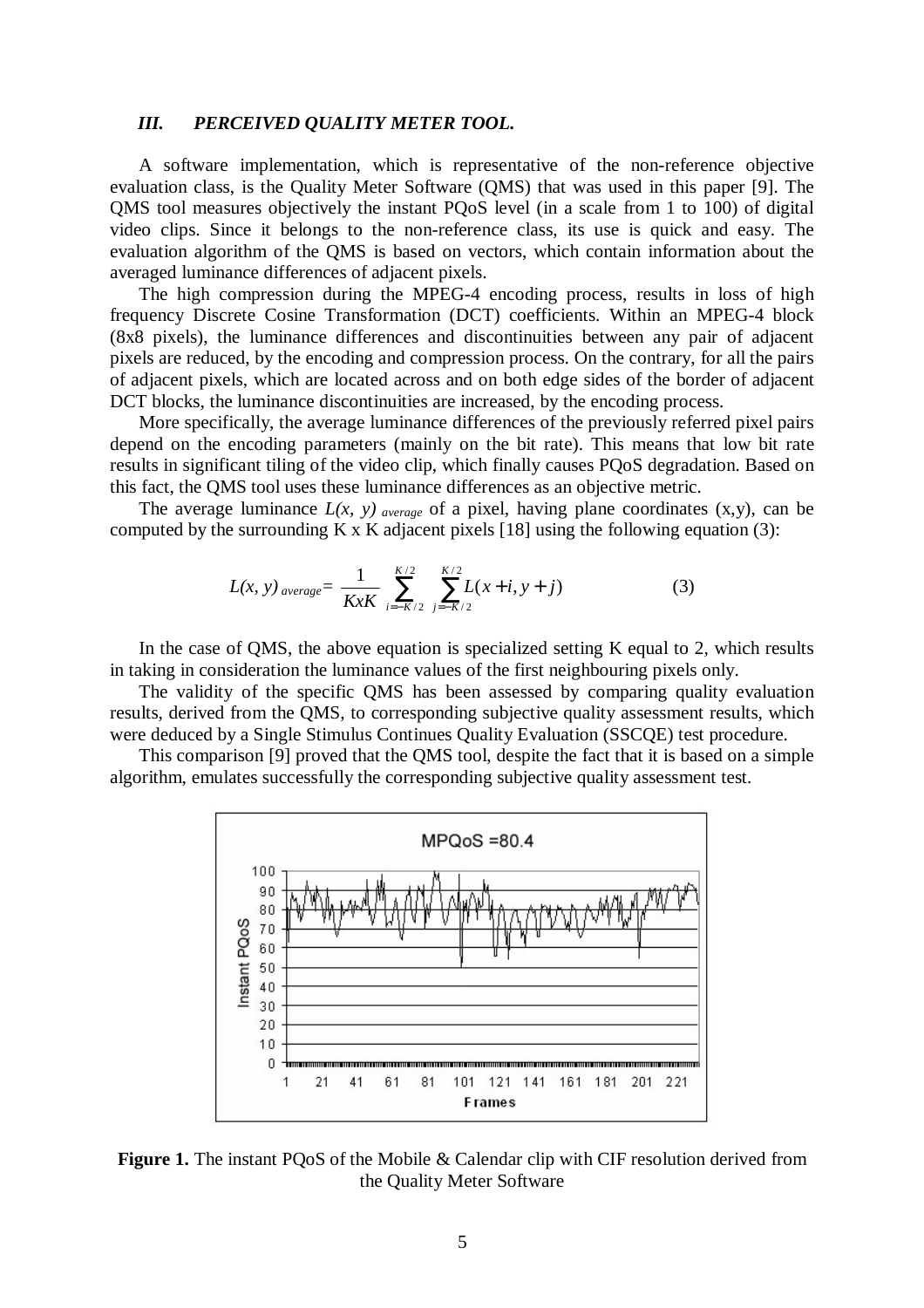Figure 1 depicts an example measurement of the instant PQoS, derived from the specific OMS for the well known video clip Mobile  $&$  Calendar, which was encoded using the MPEG-4 standard (Simple Profile) at 800 Kbps (Constant Bit Rate) with Common Interface Format **(**CIF) resolution, key-frame period equal to 100 frames and 25 frames per second (fps). The instant PQoS vs. time curve (where time is represented by the frame sequence) varies according to the S-T activity of each frame. For frames with high complexity the instant PQoS level drops, while for frames with low S-T activity the instant PQoS is higher.

Such instant PQoS vs. time curves, derived by the above QMS, can be used to characterize and categorize a short video clip according to its content. Introducing the concept of the Mean PQoS (MPQoS), the average PQoS of the entire video sequence, over the whole duration of a short clip, can be used as a metric for ranking it into a perceived quality scale.

$$
MPQoS = \frac{\sum_{i=1}^{N} \text{Instant } PQoS_i}{N}, \text{ where } N \text{ denotes the total frames of the test signal} \tag{4}
$$

For example, considering three quality categories, defined as low, medium and high (the corresponding ranges can be set at 70-80, 80-90 and 90-100), the video clip with instant PQoS curve being that of figure 1, has MPQoS equal to 80.4 and can be ranked and categorized as a medium quality video clip. The limits of the quality categories can be specified according to the needs of the service provider.

# *IV. VARIATION OF MPQoS AS A FUNCTION OF THE ENCODING BIT RATE.*

In order to specify the variation of the MPQoS vs. the encoding bit rate and the Spatial and Temporal activity level (as is indicated by the graphical representation of the instant PQoS vs. time derived from the QMS software tool), four short in duration test sequences, which are representative of specific Spatial and Temporal activity levels, were used. These well known video clips are shown in table 1.

| Clip <sub>1</sub> | Low<br>Spatial & Temporal<br><b>Activity Level</b>                                                           | Suzie             |  |
|-------------------|--------------------------------------------------------------------------------------------------------------|-------------------|--|
| Clip <sub>2</sub> | Medium<br>Spatial & Temporal<br><b>Activity Level</b><br>High<br>Spatial & Temporal<br><b>Activity Level</b> | Cactus            |  |
| Clip 3            |                                                                                                              | Flower Garden     |  |
| Clip 4            |                                                                                                              | Mobile & Calendar |  |

**Table 1.** The test video sequences

The Spatial and Temporal (S-T) activity level of a video clip is crucial for the encoding efficiency and the achieved perceived quality, because video coding methods exploit both temporal and spatial redundancy in order to achieve compression of the video data. Due to the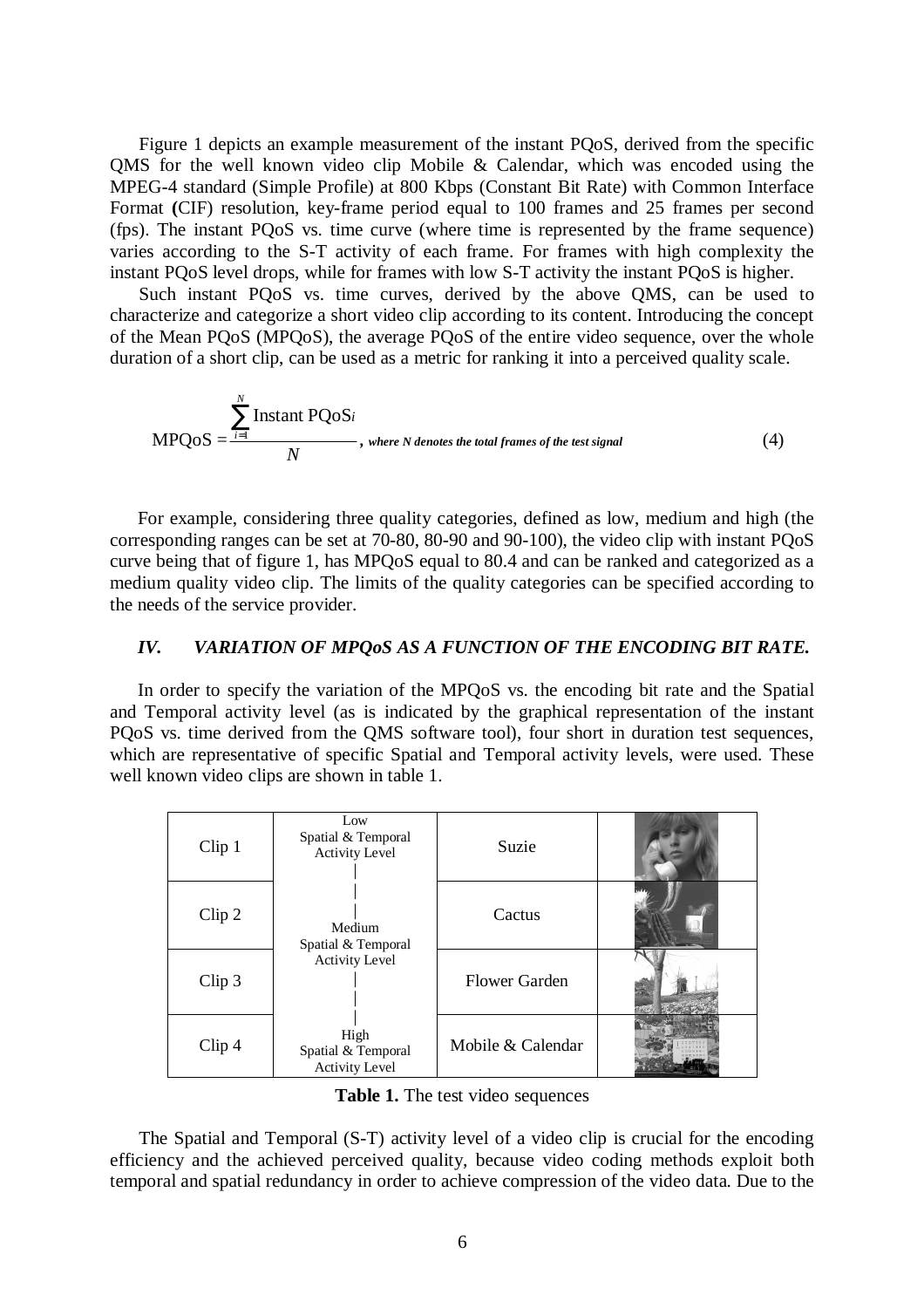fact that temporally adjacent frames are quite similar and therefore highly correlated (temporal correlation), the video encoder attempts to compress video data by exploiting this temporal redundancy. In the spatial domain, the encoder exploits the high correlation between neighbouring pixels (spatial correlation), and makes prediction of them based on neighbouring samples. [15]

Therefore, in this paper the term Spatial and Temporal Activity level is used in order to express the dynamics of the video content, which affect the correlation level on the Spatial and Temporal domain. Media clips with static content (i.e. talk shows, debates etc.) have low Spatial and Temporal activity level in contrast with media clips with active, quick and complex scenes (i.e. sport events, action scenes), which correspond to high Spatial and Temporal activity level. The test signals of Table 1 cover a wide range of the Spatial and Temporal activity scale.

For the experimental needs of this paper, each test video clip of Table 1, was transcoded from its original MPEG-2 format at 12 Mbps with PAL resolution and 25 fps to ISO MPEG-4 (Simple Profile) format, at different constant bit rates (spanning a range from 50kbps to 1.5Mbps for CIF (Common Intermediate Format) and 20kbps to 800kbps for QCIF (Quarter Common Intermediate Format), with key-frame period equal to 100 frames in both cases). For each corresponding bit rate, a different ISO MPEG-4 compliant file with CIF resolution (352x288) and QCIF resolution (176x144) respectively was created. The frame rate was set at 25 frames per second (fps) for the transcoding process in all test videos.

Each ISO MPEG-4 video clip was then used as input in the QMS tool. From the resulting instant PQoS vs. time graph (like the one in figure 1), the MPQoS value of each clip was calculated. This experimental procedure was repeated for each video clip in CIF and QCIF resolution.

The results of these experiments for the test signals with CIF resolution are depicted in figure 2, where  $PQ_L$  denotes the lowest acceptable MPQoS level (corresponding to 70 in the scale from 1 to 100 for CIF resolution) and  $PQ_H$  denotes the best MPQoS level that each video can reach. Respectively, figure 3 depicts the results for the test sequences with QCIF resolution, where  $PQ_L$  corresponds to 40 in the hundred scale (the  $PQ_L$  value in the OCIF case corresponds to approximately 40% quality degradation comparing to the  $PQ_L$  value of the CIF case, because of the lower resolution). Comparing the curves of figures 2 and 3, it is deduced that lower resolution (QCIF) results in MPQoS curves that reach faster and at lower bit rates their PQ $_{\rm H}$  values, which are degraded in comparison with the corresponding PQ $_{\rm H}$  values of higher (CIF) resolution curves.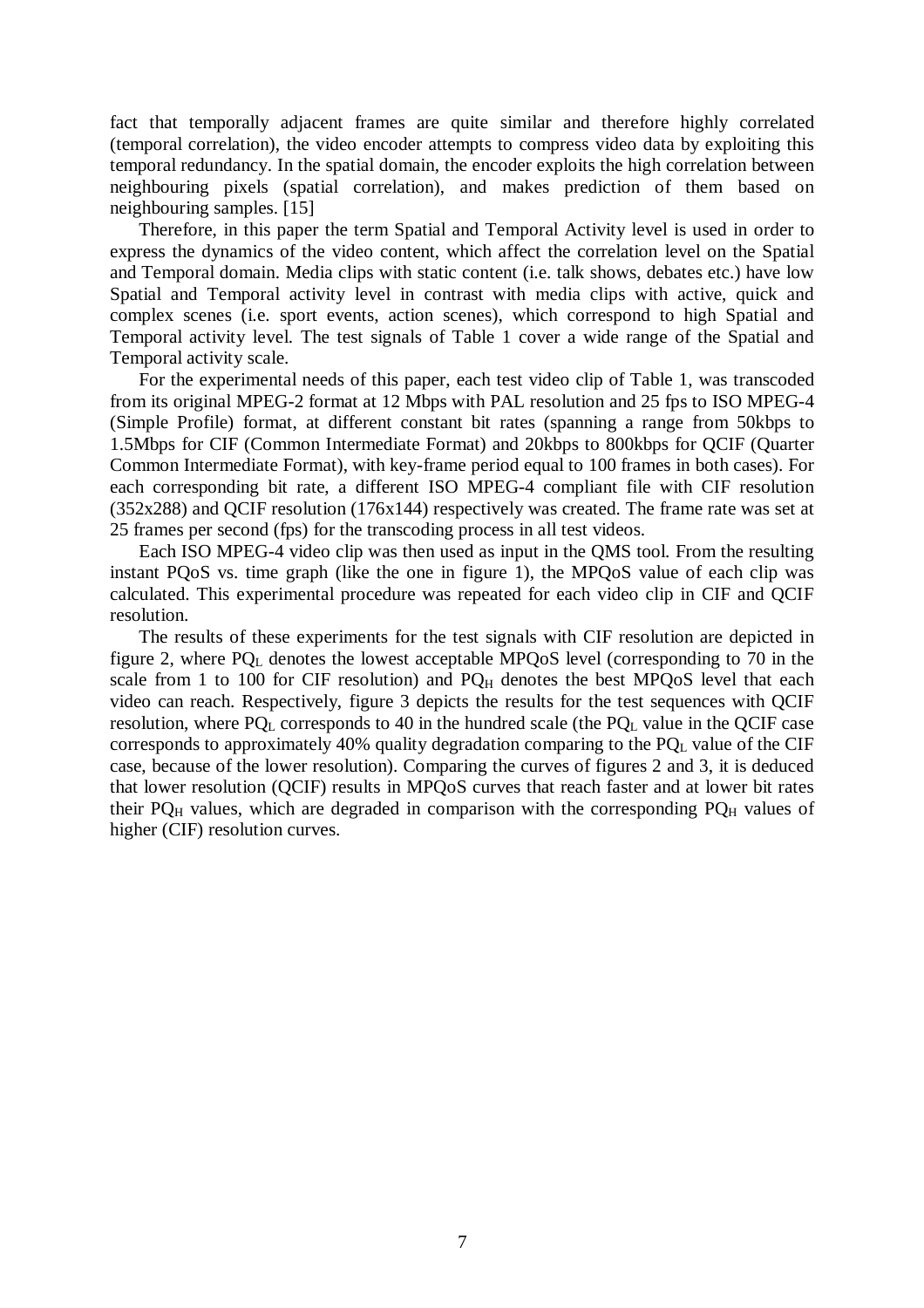

**Figure 2.** The MPQoS vs. Bit rate curves for CIF resolution



**Figure 3.** The MPQoS vs. Bit rate curves for QCIF resolution

Referring to the curves of figure 2 (or 3), the following remarks can be made:

1. The minimum bit rate (BRL), which corresponds to the lowest acceptable MPQoS level (PQL), depends on the S-T activity level of the video clip.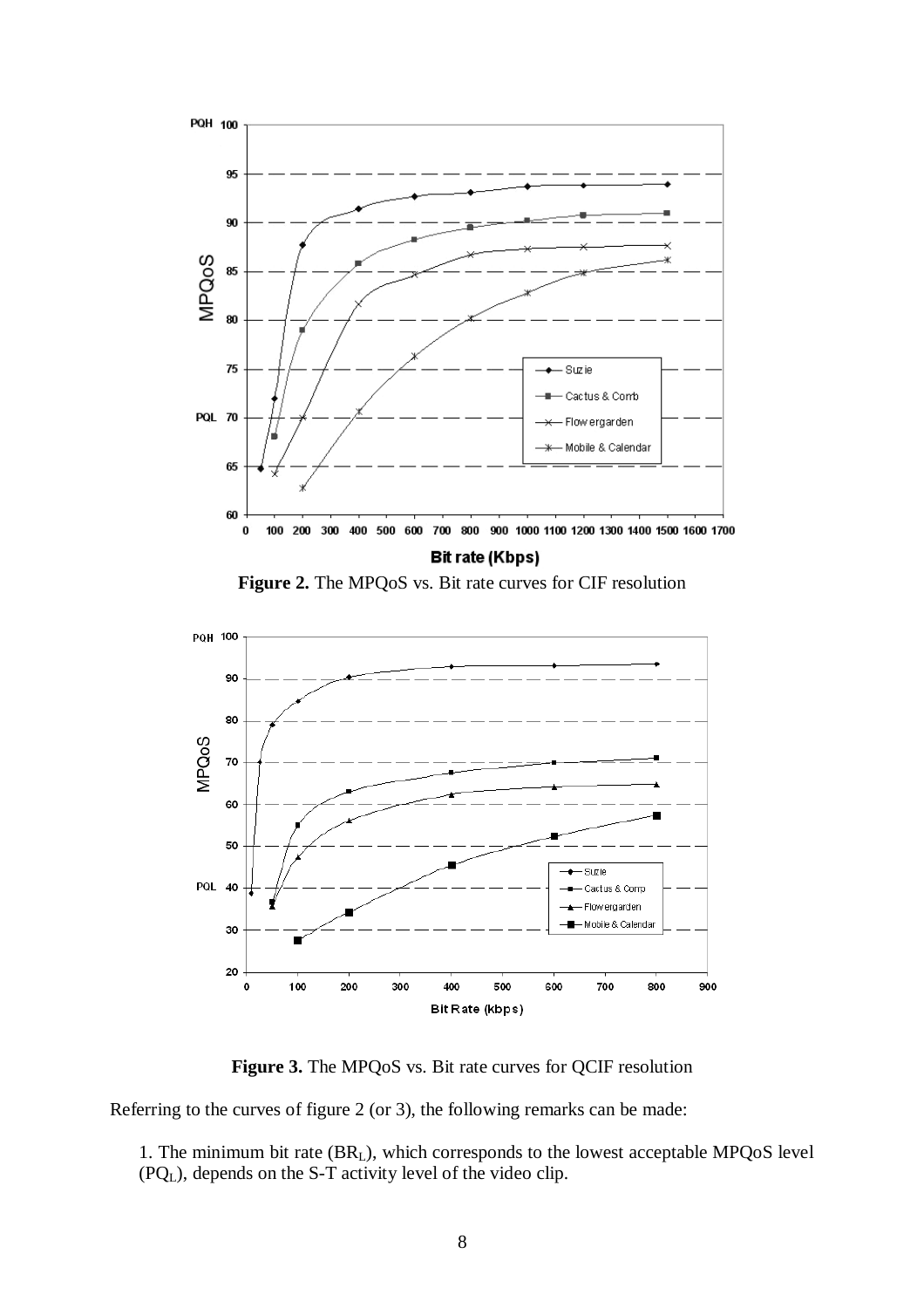2. The variation of the MPQoS vs. bit rate is an increasing function, but non linear. Moreover, the quality improvement of an encoded video clip is not significant for bit rates higher than a specific threshold. This threshold depends on the S-T activity of the video content.

Comparing the experimental curves of figures 2 and 3 to those resulting from the theoretical algebraic benefit functions, described in [10], qualitative similarity among them is noticed. Thus, the experimental curves, which were derived from the QMS tool, are qualitatively very similar to the theoretically expected, proving therefore their validity. A quantitative comparison is not possible, because benefit function is very general and refers to a number of different parameters in both the horizontal and vertical axes. Mapping user satisfaction and allocated resources of the general algebraic benefit function model to MPQoS level and encoding bit rate respectively, the experimental curves offer a quantitative approach of the theoretical ones, which can be useful in practical and commercial applications.

Moreover, it is of great importance (based on the above mapping) the fact that the algebraic benefit function is not identical for all the types of audiovisual (AV) content, but it comprises a set of curves that follow the same basic shape. This provides a multi-dimensional characteristic to the benefit function. The differentiation among these curves comes from their slope and position on the benefit-resource plane, which depend on the S-T activity of the video content. Thus, the curve has low slope and transposes to the lower-right area of the benefit-resource plane, for AV content of high S-T activity. On the contrary, the curve has high slope and transposes to the upper-left area, for low S-T activity content.

Practically, the transposition of the curve to the upper-left area means that content with low S-T activity (e.g. a talk show) reaches a better PQoS level at relatively lower bit rate in comparison with a video content with high S-T activity. In addition, when the encoding bit rate decreases below a threshold, which depends on the video content, the PQoS practically "collapses". On the other hand, the transposition of the curve to the lower-right area means that content with high S-T activity (e.g. a football match) requires higher bit rate in order to reach a satisfactory PQoS level. Nevertheless, it reaches its maximum PQoS value more smoothly than in the low S-T activity case.

In this context, the MPQoS vs. Bit rate curves were also drawn for a set of media clips, which were captured from common television programs in DV (Digital Video) PAL format and encoded at CIF resolution following exactly the same encoding procedure as described previously. The video clips had relatively homogeneous content (i.e. talk show, football, swimming, speech etc.) with duration spanning from 15 seconds up to 60 seconds. Performing numerous experiments, it was deduced that the shape of the derived MPQoS vs. Bit rate curves was similar for a specific content (independently of the clip duration), having maximum matching error in all cases below 3%.

Moreover, according to the S-T level of each real media clip, the derived MPQoS vs. Bit rate curves followed the corresponding shape and inclination of the reference curves of figure 2. Therefore, real video clips with low S-T activity level (i.e. talk shows) produced curves similar to the one derived from Suzie test signal, while clips with high S-T activity level (i.e. football and sports) produced curves similar to the one derived from Mobile & Calendar clip. Figure 4 and 5 illustrate the experimental results of two representative real-captured clips (talk-show and football).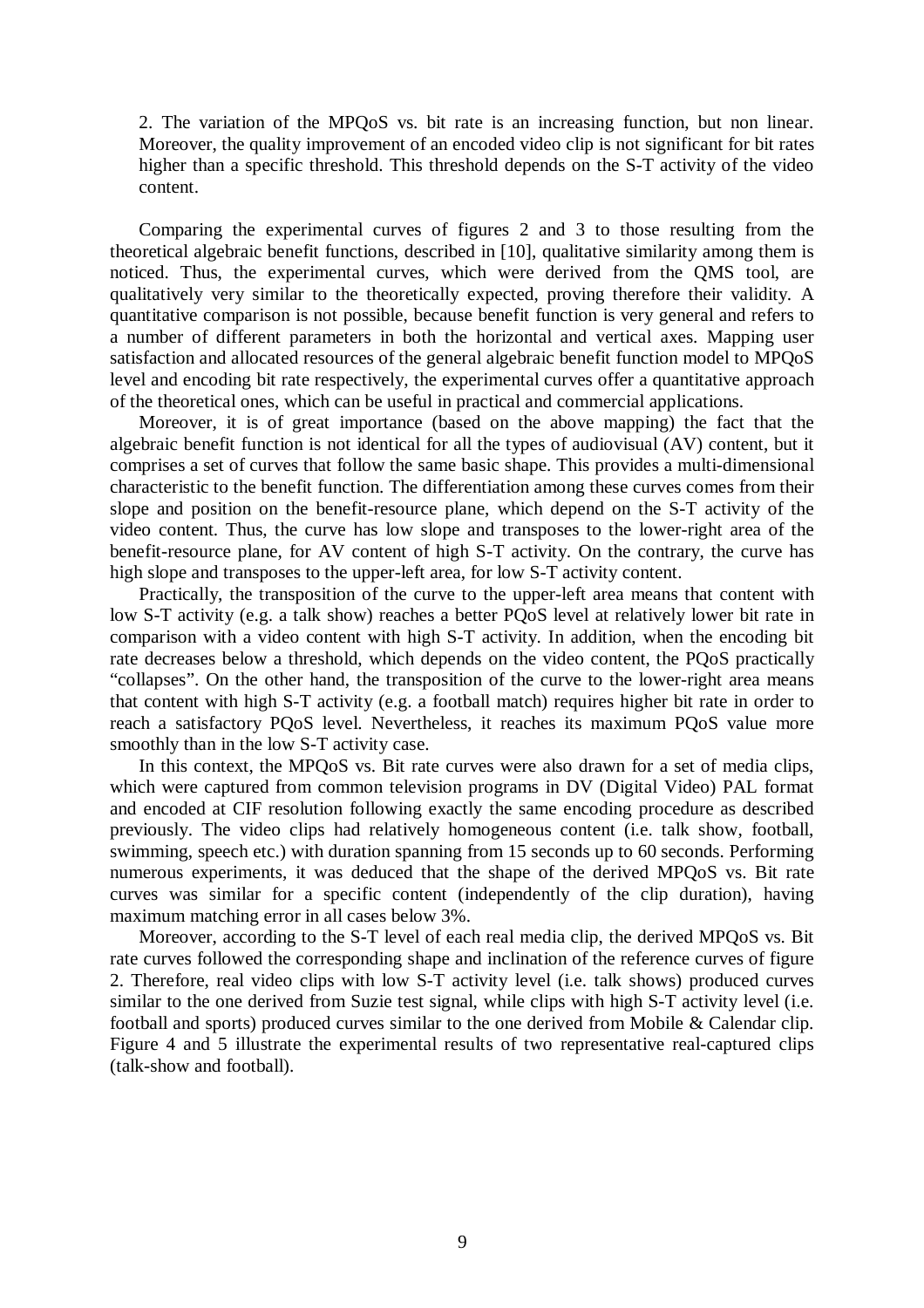

**Figure 4.** The MPQoS vs. Bit rate curves for real video clips with talk show content.



**Figure 5.** The MPQoS vs. Bit rate curves for real video clips with football/sports content.

Therefore, it can be deduced that the MPQoS provides sufficiently distinguishable curves also for real video clips according to their content, independently of their duration. For feature films it is not suggested the use of the proposed MPQoS metric, because the concept of the mean quality for so long media is pointless. Given that in 3G/4G mobile communication systems, the offered multimedia clips will not endure more than a couple of minutes, the proposed method can be valuable in 3G/4G mobile communication applications and services.

#### *V. EXPONENTIAL APPROXIMATION OF MPQoS vs. BIT RATE CURVES.*

Referring to figures 2 and 3, each MPQoS vs. bit rate curve can be described by the following three parameters:

(a) The minimum bit rate  $(BR_L)$  which corresponds to the lowest acceptable PQoS value (e.g. 70 for CIF resolution)

(b) The highest reached PQoS level  $(PQ<sub>H</sub>)$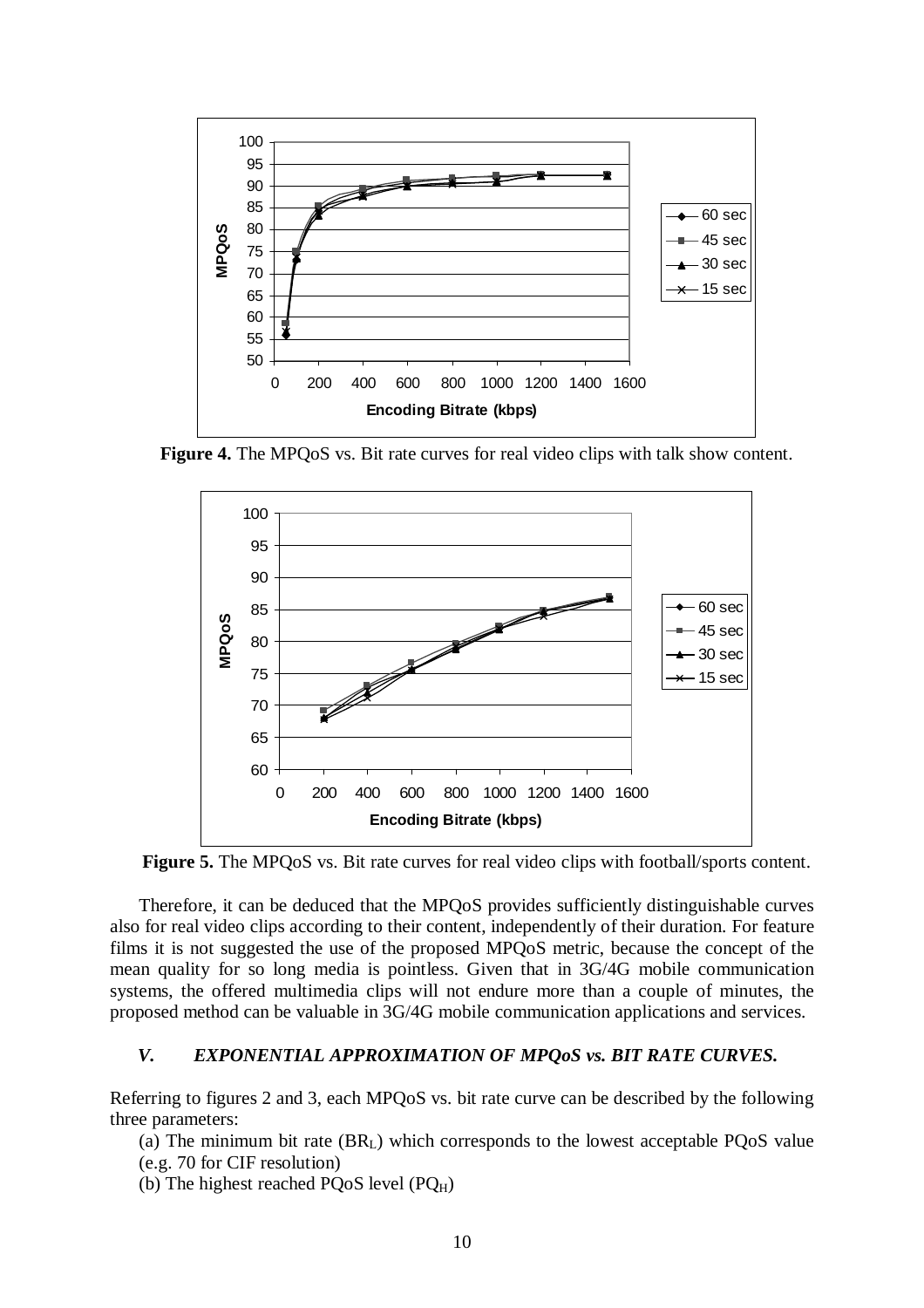(c) A parameter  $\alpha$  that defines the shape and subsequently the slope of the curve.

In [10] it is proposed that the QoS characteristics of a specific multimedia service can be described by a Quality of Service Vector (QoS Vector). So, each application is specified by a QoS Vector =  $(q_1, q_2,...,q_n)$ , which can be used for determining the necessary resource allocation that corresponds to a specific level of user satisfaction. Adapting the general approach of the QoS Vector to the needs of this paper, a Quality Vector (**QV**) can be defined as :

$$
\mathbf{Q}\mathbf{V} = (\alpha, BR_{L}, PQ_{H}) \qquad (5)
$$

The experimental curves of figure 2 (or 3) can be approximated by a group of exponential functions. In this respect, the MPQoS level of a MPEG-4 video clip, encoded at bit rate BR, can be analytically estimated by the following equation:

$$
MPQoS = [PQH - PQL] (1 - e^{-\alpha [BR-BRL]} ) + PQL, \alpha > 0 \text{ and } BR > BRL
$$
 (6)

where the parameter  $\alpha$  is the time constant of the exponential function, which determines the shape of the curve.

Since the maximum deviation error between the experimental and the proposed exponential MPQoS curves was measured to be less than 4% in the worst case (for all the test signals), the proposed exponential model of MPQoS vs. bit rate can be considered that approximates successfully the corresponding experimental curves.

So each **QV** contains the QoS parameters, which are necessary for describing analytically the dependence of the MPQoS level on the encoding bit rate and subsequently the resolution, according to the proposed exponential approximation model.

The experimental curves of figures 2 and 3 can be approximated successfully by specific **QV**s, which are shown in Table 2. Furthermore,  $PQ_L = 70$  for CIF resolution and  $PQ_L = 40$  for QCIF is assumed.

| <b>Test Sequence</b>        | $\alpha$ | $BRL$ (Kbps) | $PQ_H$ (Quality Units) |
|-----------------------------|----------|--------------|------------------------|
| <b>Suzie (MPEG-4 CIF)</b>   | 0.0083   | 95           | 93.91                  |
| Cactus (MPEG-4 CIF)         | 0.0063   | 110          | 90.89                  |
| Flower (MPEG-4 CIF)         | 0.0056   | 200          | 87.62                  |
| Mobile (MPEG-4 CIF)         | 0.0045   | 400          | 86.20                  |
| Suzie (MPEG-4 QCIF)         | 0.013    | 22           | 93.50                  |
| <b>Cactus (MPEG-4 QCIF)</b> | 0.007    | 55           | 71.04                  |
| Flower (MPEG-4 QCIF)        | 0.006    | 65           | 64.79                  |
| Mobile (MPEG-4 QCIF)        | 0.005    | 300          | 57.32                  |

**Table 2.** Quality Vector elements that correspond to test sequences for CIF and QCIF cases

Experimental curves of MPQoS vs. bit rate and their corresponding exponential approximations were compared not only for the above four reference video clips, but also for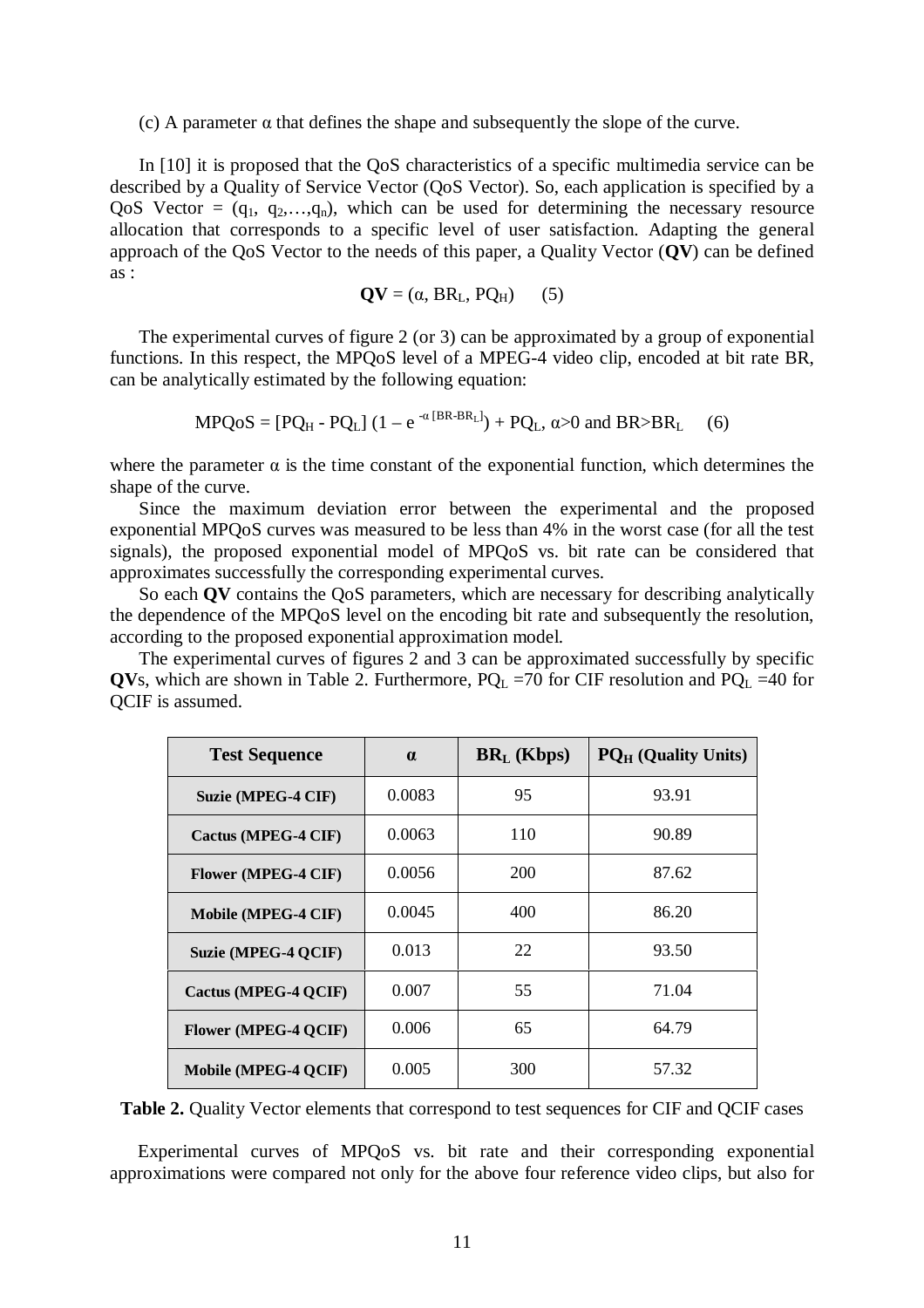non-reference AV content. For this purpose, short video clips of 30 second duration (approximately), were captured from common TV programs in DV PAL format and encoded according to MPEG-4 standard, following again the same experimental procedure that was described in Section III. The AV content varied from talk shows to sport events, spanning a wide range of S-T activity. The results showed that the experimental curves of MPQoS vs. bit rate were successfully approximated by exponential functions, with a deviation error less than 4%. Moreover, the element values of the corresponding **QV**s were in the range of those in table 2.

## *VI. FAST EVALUATION OF THE QV ELEMENTS.*

The accurate determination of the bit rate that results in a desired MPQoS level enables the better utilization of the storage capacity and also of the bandwidth allocation during the transmission of AV content. Due to the fact that the specified encoding bit rate is exactly the one that corresponds to a certain quality level, there is no waste in the storage or bandwidth resources.

Apart from this, methods for estimating the variation of MPQoS vs. bit rate are very important to the 3G/4G mobile communication systems, because they help towards the evolution of a consumer mass market, where the service provider will offer AV content at various quality levels, among which the consumer will be able to choose the one, at which he/she prefers to watch it.

Practically, in order to achieve this, and given a short video clip, first it must be categorized according to its content. Afterwards, it must be encoded at the appropriate bit rates that satisfy the diverse perceived quality levels and finally stored in a server. Today, the determination of the bit rates, which correspond to the various quality levels, can be achieved only by multiple repeating post-encoding measurements of the MPQoS at various bit rates. Since this is a complicated and time consuming process, an alternative simple and fast preencoding evaluation method is proposed, based on the use of the  $\overrightarrow{OV}$  elements ( $BR<sub>L</sub>$ ,  $PO<sub>H</sub>$  and α) of a specific video clip.

Furthermore, showing that these elements are correlated, the evaluation/determination of only one of them for a given video clip is sufficient to accurately determine the other two and ultimately deduce the corresponding exponentially approximated PQoS vs. Bit rate curve.

The correlation among the three **QV** elements can be derived experimentally. Considering the four test video clips of table 1, which cover a wide range of S-T activity level, the variation of their **QV** elements vs. the S-T activity level is depicted in figure 6, for the case of MPEG-4 (Simple Profile) and CIF resolution. Similar curves can be derived for the case of QCIF resolution.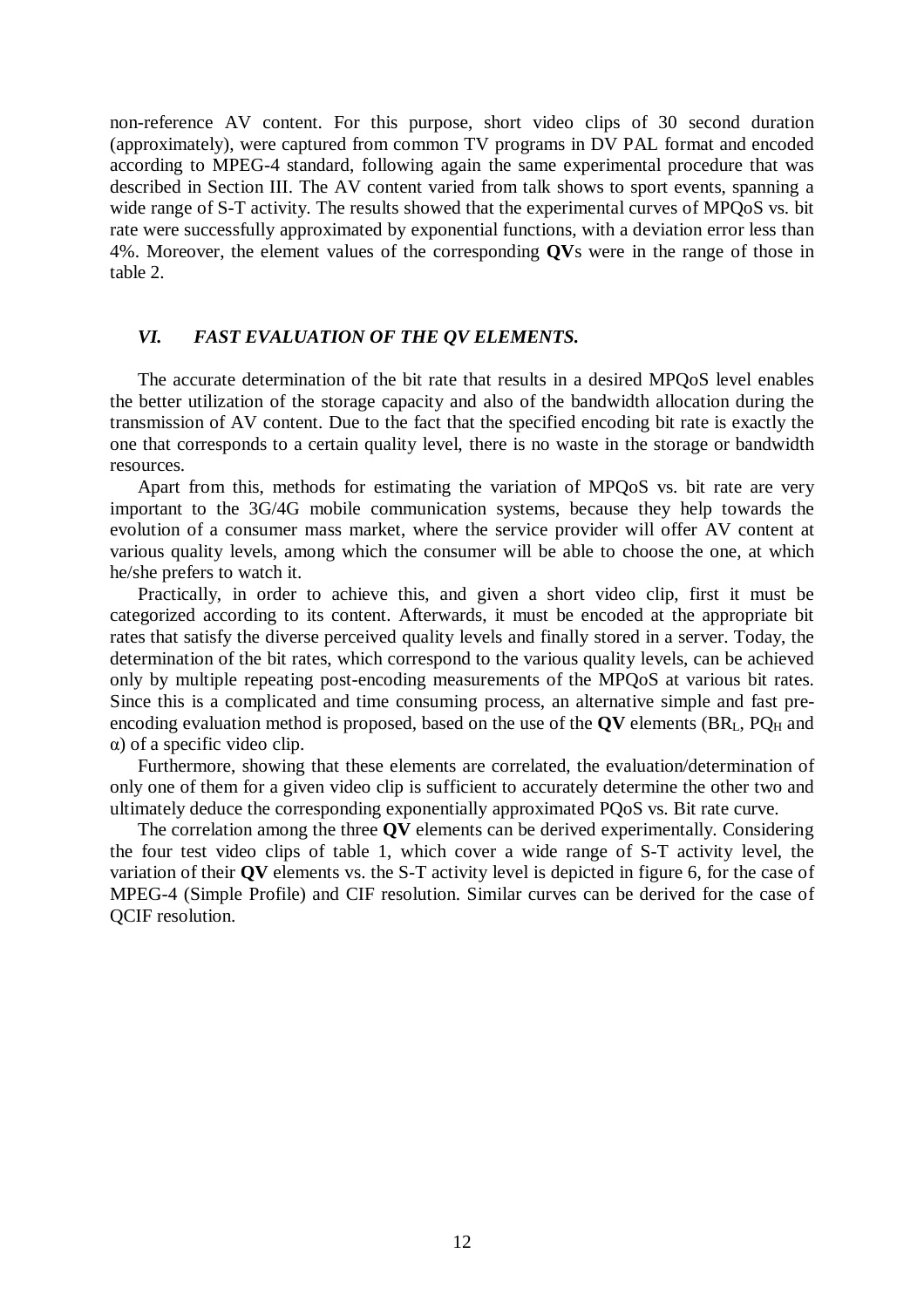

**Figure 6.** The variation of the three **QV** elements for the case of MPEG-4/CIF.

According to figure 6, it is obvious that there is interdependence between the elements, so if one out of the three **QV** elements is specified for a given video clip, then the other two can be accurately determined.

Among the three elements,  $PQ_H$  is the most convenient to be experimentally calculated, given that the variation of MPQoS vs. Bit rate is exponentially approximated. Using the QMS tool, which was described in Section III, one only measurement/estimation of the MPQoS at a high encoding bit rate is sufficient for the accurate determination of the  $PQ_H$  value for a given video clip.

The consequent steps are simple: Using the estimated  $PQ_H$  value and the reference curves of figure 6, the corresponding values of  $BR<sub>L</sub>$  and  $\alpha$  can be graphically extrapolated. Thus, having defined the three **QV** elements, the analytical exponential expression of the MPQoS vs. Bit rate can be deduced using equation (6).

In order to succeed an analytical approach, the experimental dependence of Parameter  $\alpha$ ,  $BR<sub>L</sub>$  and  $PQ<sub>H</sub>$  on the S-T level (figure 6) can be successfully described by power series of the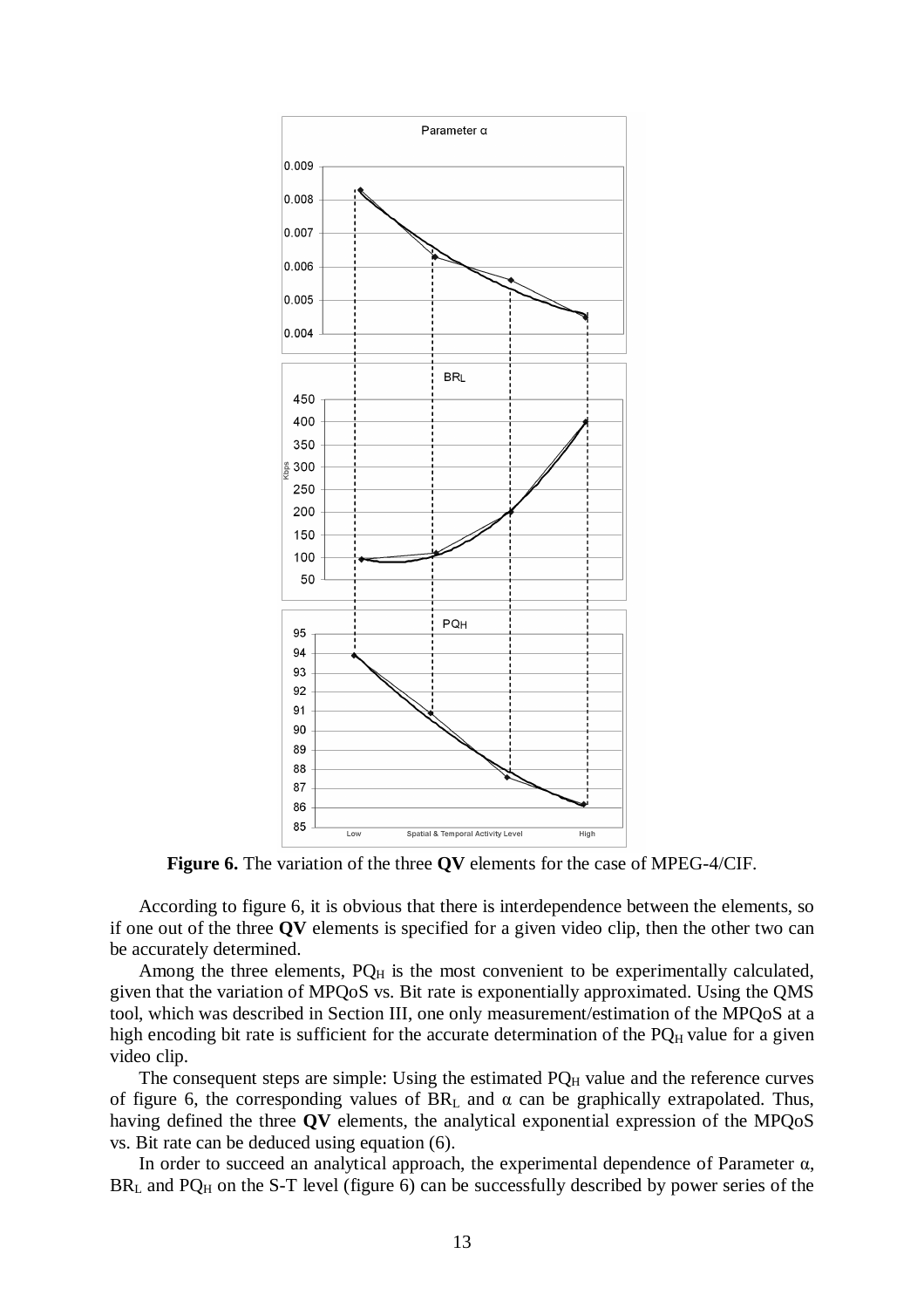polynomial form  $\sum_{n=1}^{\infty}$ *k* =0  $b_k x^k = b_0 + b_1 x + b_2 x^2 + b_3 x^3 + ...$ , where  $b_0, b_1,...$  are real number constants. For the purposes of this paper, only the first three terms of the power series are used, which provide a satisfying degree of accuracy for the approximation of the experimental data (bold curves of figure 6). By this way, the complexity of the proposed expressions (7),

(8) and (9) is maintained in low level, making possible the practical use of them.

Parameter<sub>1</sub>
$$
\alpha(x) = \sum_{k=0}^{\infty} b_k x^k = b_0 + b_1 x + b_2 x^2 + b_3 x^3 + ... \approx 0.0103 - 0.0023x + 0.0002x^2
$$
 (7)

$$
BR_L(x) = \sum_{k=0}^{\infty} c_k x^k = c_0 + c_1 x + c_2 x^2 + c_3 x^3 + \dots \approx 181.25 - 130.75x + 46.25x^2 \tag{8}
$$

$$
PQ_H(x) = \sum_{k=0}^{\infty} d_k x^k = d_0 + d_1 x + d_2 x^2 + d_3 x^3 + \dots \approx 98.255 - 4.64x + 0.4x^2 \tag{9}
$$

where x is related to the S-T activity level of the media clip

As described previously, one only measurement/estimation of the MPQoS (using the QMS tool), at a high encoding bit rate is enough for the accurate determination of the  $PQ_H$ value for a given video clip. Substituting the measured  $PQ_H$  value in equation (9), the corresponding x variable can be accurately calculated, by solving this equation. From the two roots, the smaller positive one is accepted and used as input to the other two equations (8) and (7), from where the  $BR<sub>L</sub>$  and Parameter  $\alpha$  can be accurately calculated. Thus, having defined the triple elements (Parameter  $\alpha$ , BR<sub>L</sub>, PQ<sub>H</sub>), the analytical exponential expression of the MPQoS vs. Bit rate can be deduced using equation (6), enabling the pre-encoding MPQoS evaluation for the specific video clip.

Variable x is strongly related to the S-T activity level of the test signal. It was experimentally measured that as x increases, S-T activity level increases, too. From the couples of the roots derived from equation (9), the lower ones are analogous to the S-T activity level, while the higher ones are reverse analogous. So, the lower ones are retained and further used, in order to achieve agreement with the experimental measurements.

For clarity reasons, an example follows. A non-reference video clip of duration 25 seconds was encoded in MPEG-4 (Simple Profile)/CIF format, at 2 Mbps CBR. The resulted encoded clip was used as input to the QMS tool. The resulted instant PQoS curve was used to estimate the MPQoS value, which was estimated equal to 90. Since the 2 Mbps bit rate is high enough for MPEG-4/CIF encoding, this value can be considered to be the  $PQ_H$ . Afterwards, using this value as input in (9), the x variable that corresponds to the S-T level of the test signal and satisfies the specific  $PQ_H$  is calculated. By using the lowest positive root of (9) in the functions (7) and (8), the other two elements are easily found out to be  $BR<sub>L</sub> = 117$  and  $\alpha$ = 0.0062. So, the equation (6) for this specific video clip becomes:

$$
MPQoS = [90 - 70] (1 - e^{-0.0062 \text{ [BR-117]}}) + 70, \text{ BR} > 117
$$

Thus, if the content provider wishes to offer this video clip at qualities 70, 80 and 85, then by using the above equation is able to estimate the corresponding bit rates in a pre-encoding process. Table 3 shows the corresponding encoding bit rate values, for the specific video clip.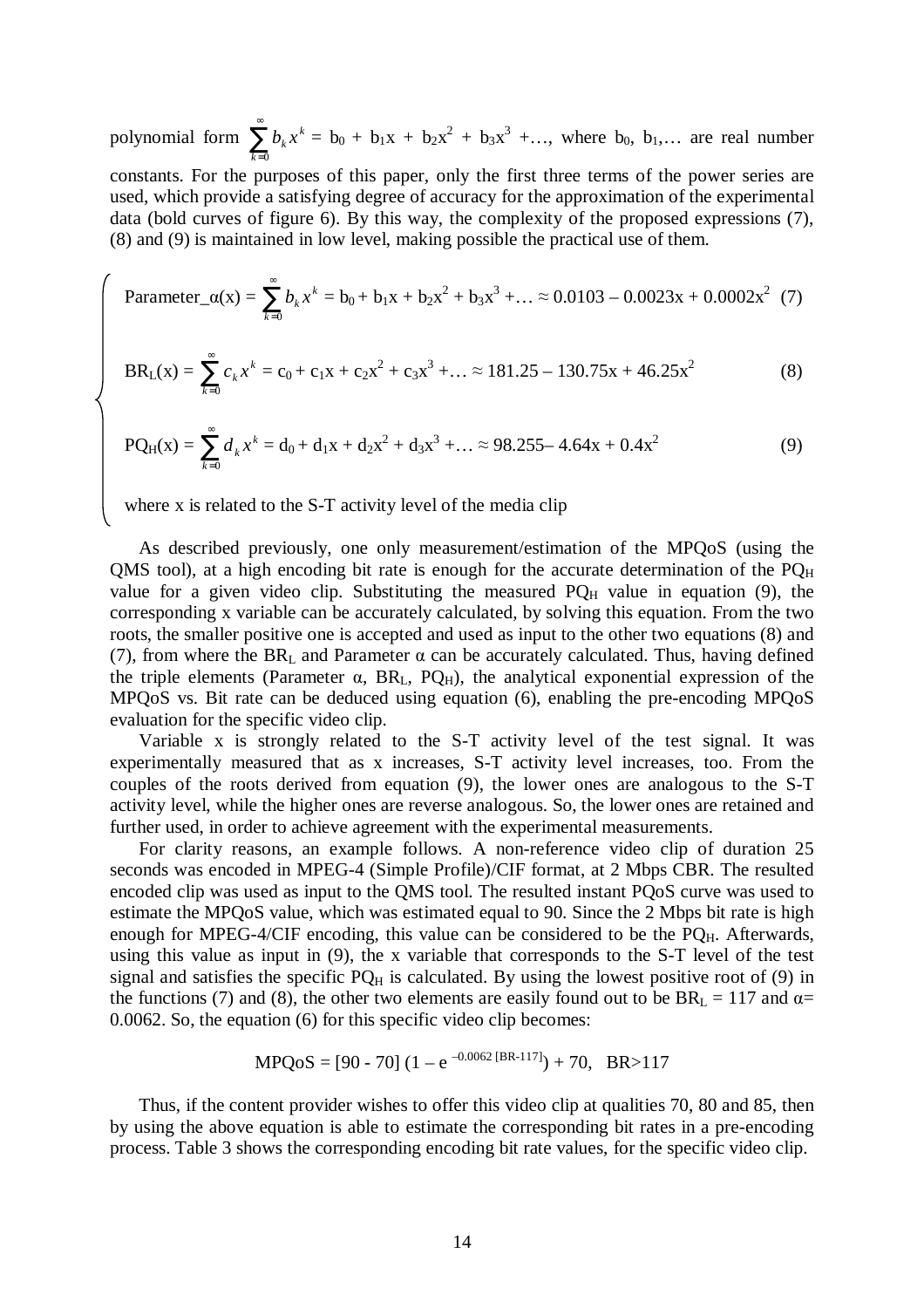| MPQoS Level | BR (Kbps) |  |
|-------------|-----------|--|
| 70          | 117       |  |
|             | 229       |  |
|             | 341       |  |

**Table 3.** Example of pre-encoding MPQoS and bit rate estimation for MPEG-4/CIF format.

From the above, it is evident that the proposed pre-encoding method, which requires one only experimental MPQoS measurement/estimation and makes use of a single metric (MPQoS), is fast, simple, accurate and therefore suitable for implementation in commercial applications over 3G/4G mobile communication systems.

#### *VII. TEST OF THE METHOD ON NON-HOMOGENEOUS CONTENT.*

Multimedia applications of 3G/4G mobile communication systems will be based on the provision of short in duration video content at various quality and price levels, among which the consumer will be able to choose. The already described proposed method enables the preencoding estimation and determination of the encoding parameters that satisfy a specific PQoS level. This section tests the proposed method on non-homogeneous content.

Due to the fact that it is difficult to capture real video clips that are representative of various non-homogeneous levels, processed media clips with controlled level of nonhomogeneity, were created using two real captured sequences with contrary content and S-T level: A talk show and an active scene from a football game. The non-homogeneous media clips were created using interchanging portions of these two sequences with specific ratio of high and low S-T level. Table 4 depicts the characteristics of the media clips that were derived by this procedure.

| Clips             | <b>Total Talk Show</b> | <b>Total Football</b> | Ratio         |
|-------------------|------------------------|-----------------------|---------------|
|                   | Duration (sec)         | Duration (sec)        | Talk/Football |
| Clip <sub>1</sub> | 120                    |                       | $\infty$      |
| Clip 2            | 105                    | 15                    | 7.00          |
| Clip 3            | 90                     | 30                    | 3.00          |
| Clip 4            | 75                     | 45                    | 1.67          |
| Clip 5            | 60                     | 60                    | 1.00          |
| Clip <sub>6</sub> | 45                     | 75                    | 0.60          |
| Clip 7            | 30                     | 90                    | 0.33          |
| Clip 8            | 15                     | 105                   | 0.14          |
| Clip <sub>9</sub> |                        | 120                   | 0.00          |

**Table 4.** The characteristics of the non-homogeneous media clips

The two real captured sequences (talk show and football) were edited in their original format (DV PAL) in order to produce the final non-homogeneous clips of Table 4. Afterwards, the edited DV clips were encoded with ISO MPEG-4 (Simple Profile) format, at different constant bit rates (spanning a range from 200kbps to 1.5Mbps and key-frame period equal to 100 frames). For each corresponding bit rate, a different ISO MPEG-4 compliant file with CIF (Common Intermediate Format) resolution (352x288) was created. The frame rate was set at 25 frames per second (fps) for all the test signals.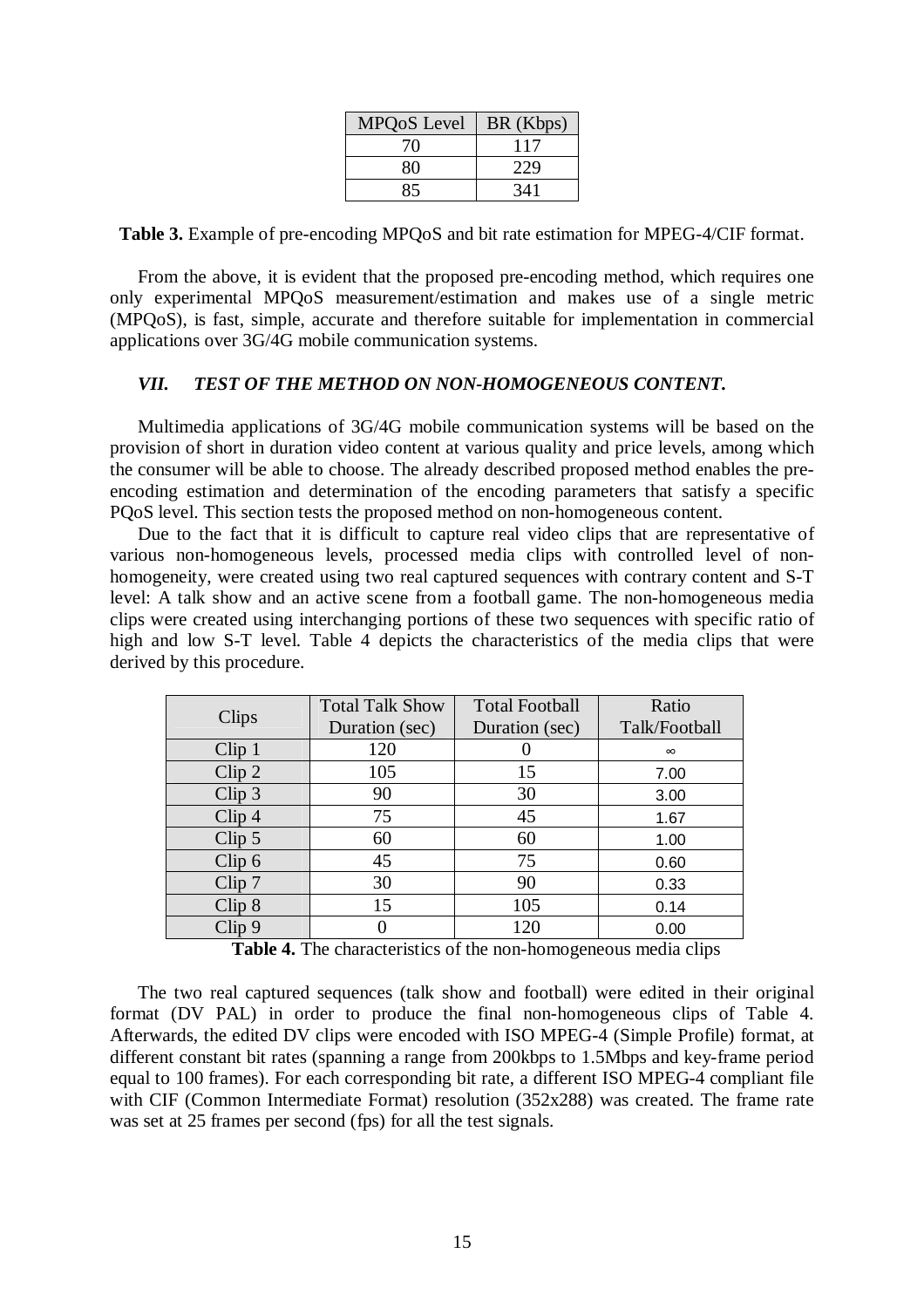Each ISO MPEG-4 video clip was then used as input in the QMS tool. From the resulting instant PQoS vs. time graph (like the one in figure 1), the MPQoS value of each clip was calculated, following exactly the same procedure, like the one that was described in section IV. The derived MPQoS vs. bit rate curves of this procedure are depicted on figure 7 and are very similar to the reference curves of figure 2, considering similar level of S-T activity level.



**Figure 7.** The experimental MPQoS vs. Bit rate curves for non-homogeneous media clips

Afterwards for each clip of table 4, the proposed technique was applied. The derived estimated MPQoS vs. Bit rate curves were compared to the experimental ones of figure 7 and table 5 contains the corresponding mean error for each clip.

| Clip Name         | Mean Error % |  |
|-------------------|--------------|--|
| Clip <sub>1</sub> | 0.434        |  |
| Clip 2            | 0.708        |  |
| Clip 3            | 0.942        |  |
| Clip <sub>4</sub> | 1.884        |  |
| Clip 5            | 0.836        |  |
| Clip 6            | 1.062        |  |
| Clip 7            | 1.934        |  |
| Clip 8            | 4.364        |  |
| Clip <sub>9</sub> | 0.718        |  |

**Table 5.** Mean errors of the predicted MPQoS vs. Bit rate curves for non-homogeneous media clips

According to Table 5, it is shown that the proposed method predicted successfully the MPQoS vs. bit rate curves, even for media clips with non-homogeneous video content with a worst case mean error equal to 4.364%. Therefore, the proposed method is valid and provides reliable results also for video clips with non-homogeneous content.

Moreover, the proposed technique was also tested on a set of 20 real captured video clips, containing various non-homogeneous video contents, with duration spanning from 2 minutes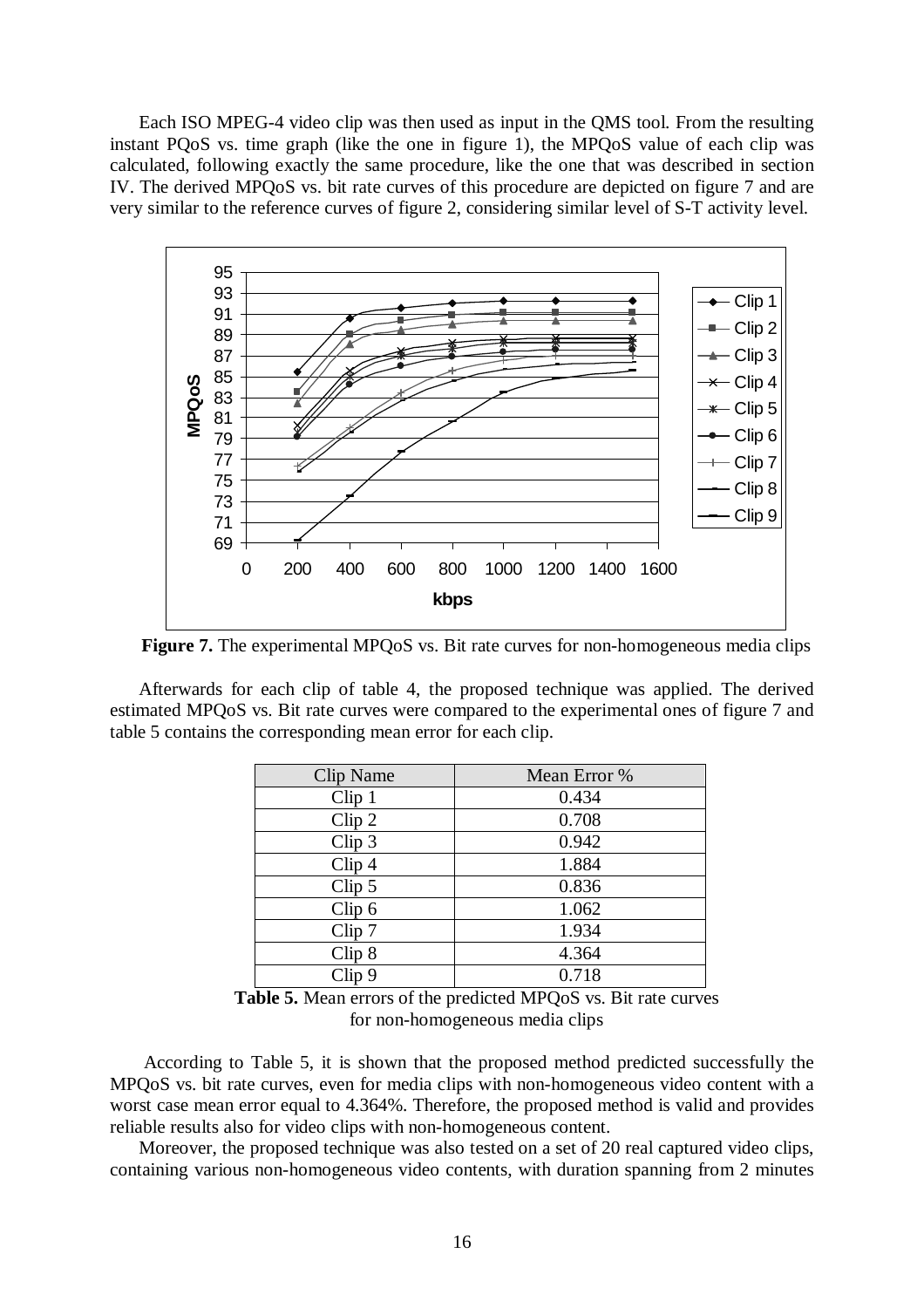up to 10 minutes. These video clips were captured in DV PAL format from common TV programs. Following again the same encoding procedure as previously, ISO MPEG-4 compliant files were produced for each real captured DV test clip. Afterwards, the experimental and theoretical (according to the proposed method) MPQoS vs. Bit rate curves were derived for each media clip.

The worst case mean error between the experimentally and theoretically derived MPQoS curves for the twenty real captured videos was measured to be equal to 4.08%. This error is lower than the worst case error (4.364%) of the specially edited non-homogeneous media clips, proving that the proposed method can be also applied successfully on real video clips with non-homogeneous content.



**Figure 8.** The PDF of Instant PQoS for non-homogeneous clips

In order to examine the variation of the instant PQoS for non-homogeneous media clips, the Probability Density Function (PDF) for all the non-homogeneous clips of Table 4 was drawn. Figure 8 illustrates the corresponding PDF, where it is observed that the values of instant PQoS are highly concentrated around the MPQoS (i.e. 86.93), with a Standard Deviation equal to 8.7. The probability of unacceptable quality, i.e. instant PQoS values below 70 (grey area in figure 8), is approximately equal to 0.0375. Therefore, the fluctuation of instant PQoS around MPQoS does not significantly affect the accuracy of the MPQoS metric. However, it must be noted that in the proposed method the MPQoS is used for bit rates that generate relatively high/accepted PQoS levels (i.e. MPQoS>70). The case of lower encoding bit rates, which correspond to low/unaccepted MPQoS values, is not examined in this paper, because such low quality levels are not commercially worthy and are not expected to be offered in the upcoming 3G/4G services.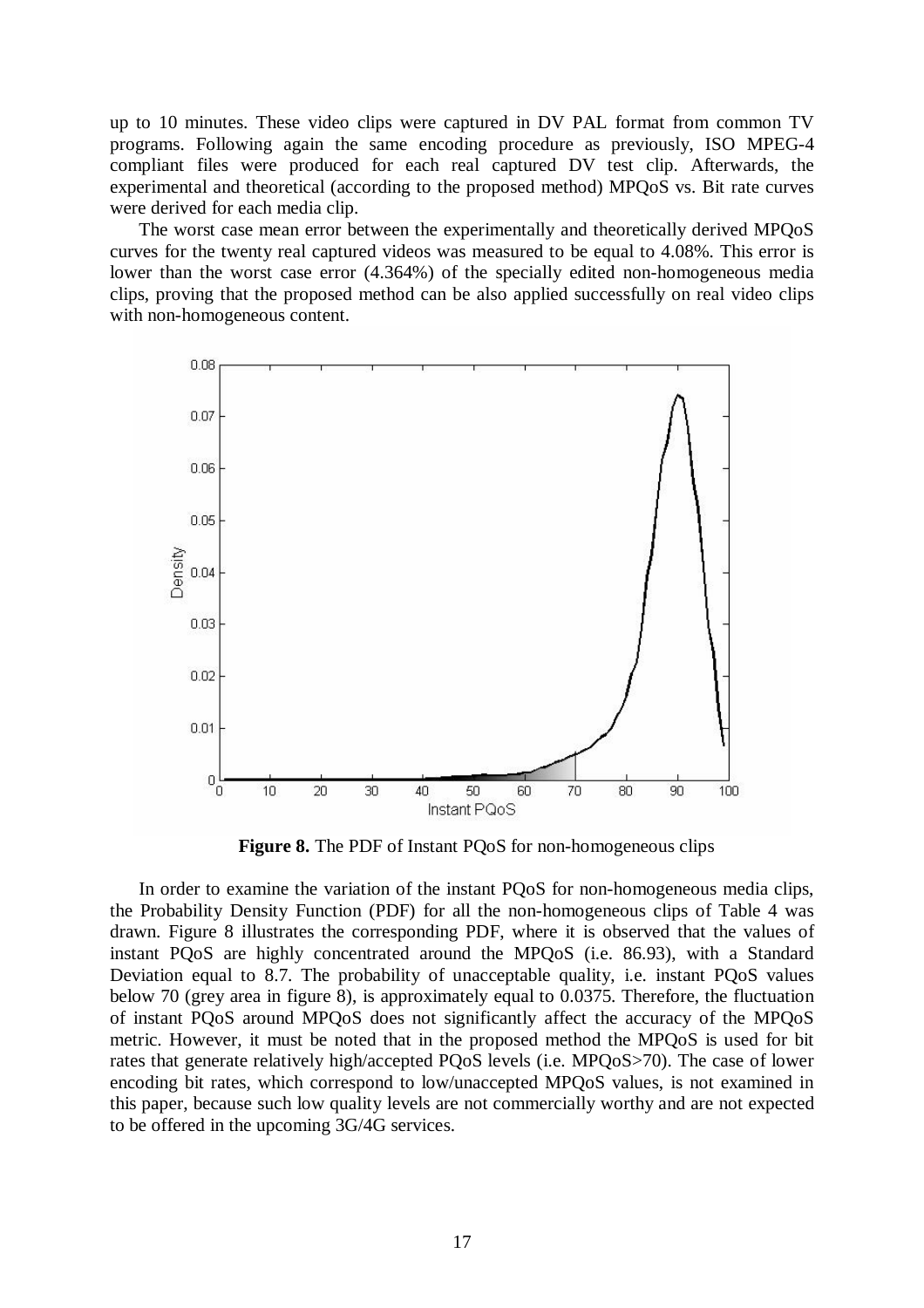#### *VIII. CONCLUSIONS.*

Existing hardware/software perceived quality meters provide post encoding measurements of instant PQoS vs. time variation for a video content. In this paper, the mean PQoS (MPQoS), for the whole duration of a video clip, is proposed as a metric that characterizes a video clip as a single entity. Experimental MPQoS vs. Bit rate curves (derived from experimental measurements of the instant PQoS) compared qualitatively to the theoretical curves of benefit function vs. allocated resources, showing similarity in their shape and therefore proving the validity of the experimental ones. Furthermore, a mapping of the user satisfaction and allocated resources of the theoretical benefit function model to MPQoS and bit rate respectively, reveals that the algebraic benefit function is not identical for all the types of AV content. Instead of this, the benefit function is a multi-dimensional entity, which can be analyzed in a set of curves, all following the same basic shape. This differentiation depends on the S-T activity level of the video content.

Moreover, the experimental MPQoS curves can be successfully approximated by a group of exponential functions, with a deviation error of less than 4%. This enables the analytical description of the MPQoS dependence on the encoding bit rate. Based on this, a method for fast pre-encoding estimation of the MPQoS level of a video clip is proposed, which allows the ranking of the clip according to the S-T activity of its content, enabling an optimized utilization in the corresponding storage and bandwidth resources.

A series of experiments was also conducted with real video content captured from common TV programs, showing that the proposed method can be successfully applied on non-homogeneous real video clips. Given that in 3G/4G mobile communication systems, the offered multimedia clips will not endure more than a couple of minutes, the proposed method can be valuable in 3G/4G mobile communication applications and services.

#### *ACKNOWLEDGEMENT*

The work in this paper was carried out in the frame of the Information Society Technologies (IST) project ENTHRONE / FP6-507637 (End to end QoS through integrated management of content networks and terminals).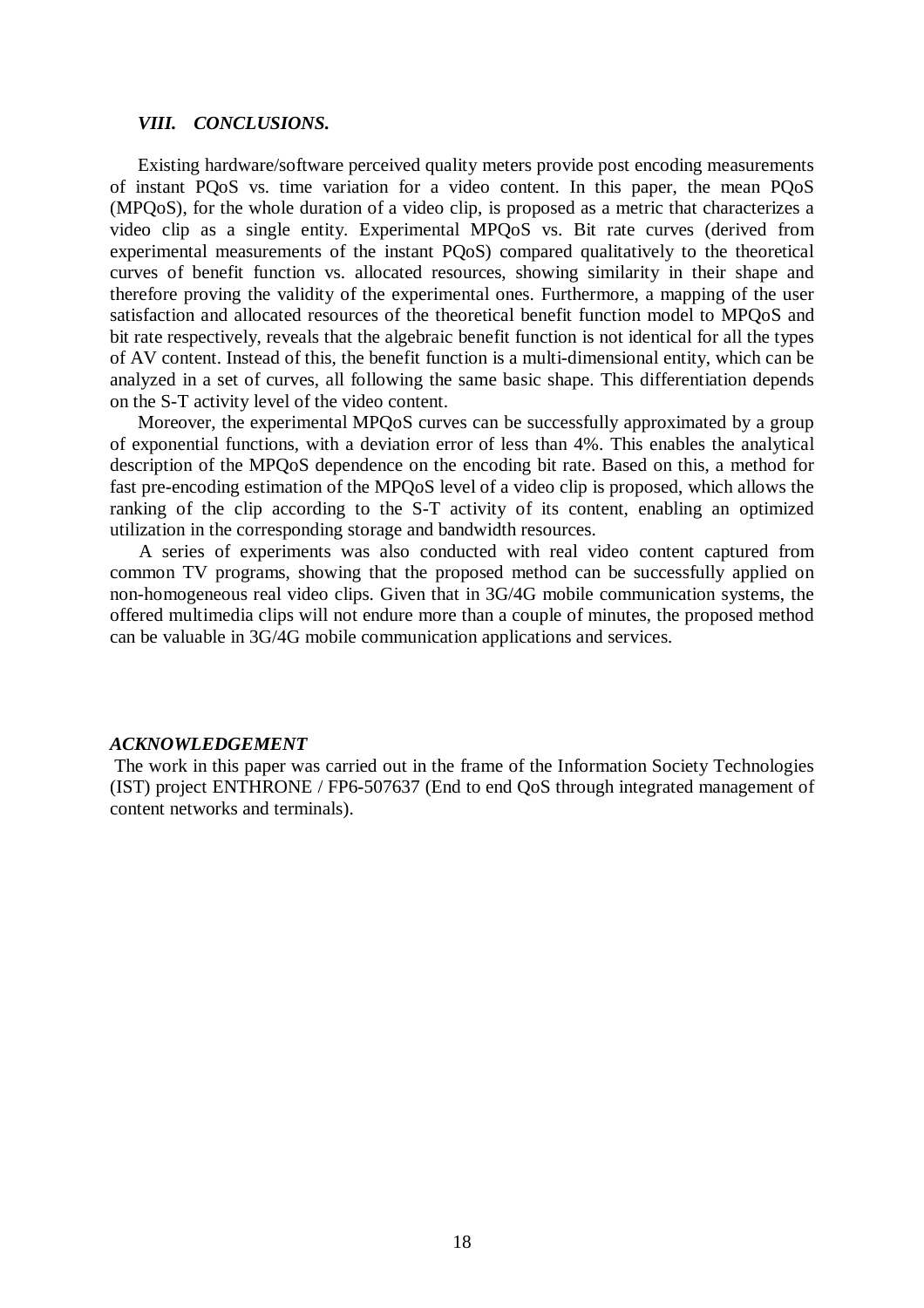# **REFERENCES**

[1] Th. Alpert and L. Contin, "DSCQE Experiment for the Evaluation of the MPEG-4 VM on Error Robustness Functionality", ISO/IEC – JTC1/SC29/WG11, MPEG 97/M1604, 1997.

[2] A. P. Bradley, "A Wavelet Difference Predictor", IEEE Transactions on Image Processing. Vol. 5, pp. 717-730, 1999.

[3] W. Buxton, "Integrating the periphery and context: A new taxonomy of telematics", in Proceedings of Graphics Interface 1995, pp. 239-246, 1995.

[4] S. Daly, "The Visible Difference Predictor: An algorithm for the Assessment of Image Fidelity", in Proceedings SPIE, Vol. 1616, pp. 2-15, 1992.

[5] I. Pr. Guawan and M. Ghanbari, "Reduced-Reference Picture Quality Estimation by Using Local Harmonic Amplitude Information", London Communications Symposium 2003.

[6] ISO-IEC 14496 "MPEG-4 Coding of Audio Visual Objects"

[7] ITU "Methology for the subjective assessment of the quality of television pictures", Recommendation ITU-R BT.500-10, 2000.

[8] Y. K. Lai and J. Kuo, "A Haar Wavelet Approach to Compressed Image Quality Measurement", Journal of Visual Communication and Image Understanding, Vol. 11, pp. 81- 84, 2000.

[9] J. Lauterjung, "Picture Quality Measurement", Proceedings of the International Broadcasting Convention (IBC), Amsterdam, 1998, pp. 413-417.

[10] W. Lee and J. Srivastava, "An Algebraic QoS-Based Resource Allocation Model for Competitive Multimedia Applications", International Journal of Multimedia Tools and Applications, Kluwer Editions, Vol. 13, pp. 197-212, 2001.

[11] L. Lu, Z. Wang, A. C. Bovik and J. Kouloheris, "Full-reference video quality assessment considering structural distortion and no-reference quality evaluation of MPEG video", IEEE International Conference on Multimedia, 2002.

[12] J. Mullin, L. Smallwood, A. Watson and G. Wilson, "New techniques for assessing audio and video quality in real-time interactive communications" Third International Workshop on Human Computer Interaction with Mobile Devices, Lille, France, 2001.

[13] J. Olson, "In a framework about task-technology fit, what are the tasks features", Proceedings of CSCW '94: Workshop on video mediated communication: Testing, Evaluation & Design Implications, 1994.

[14] F. Pereira and T. Alpert, "MPEG-4 Video Subjective Test Procedures and Results", IEEE Transactions on Circuits and Systems for Video Technology. Vol. 7(1), pp. 32-51, 1997.